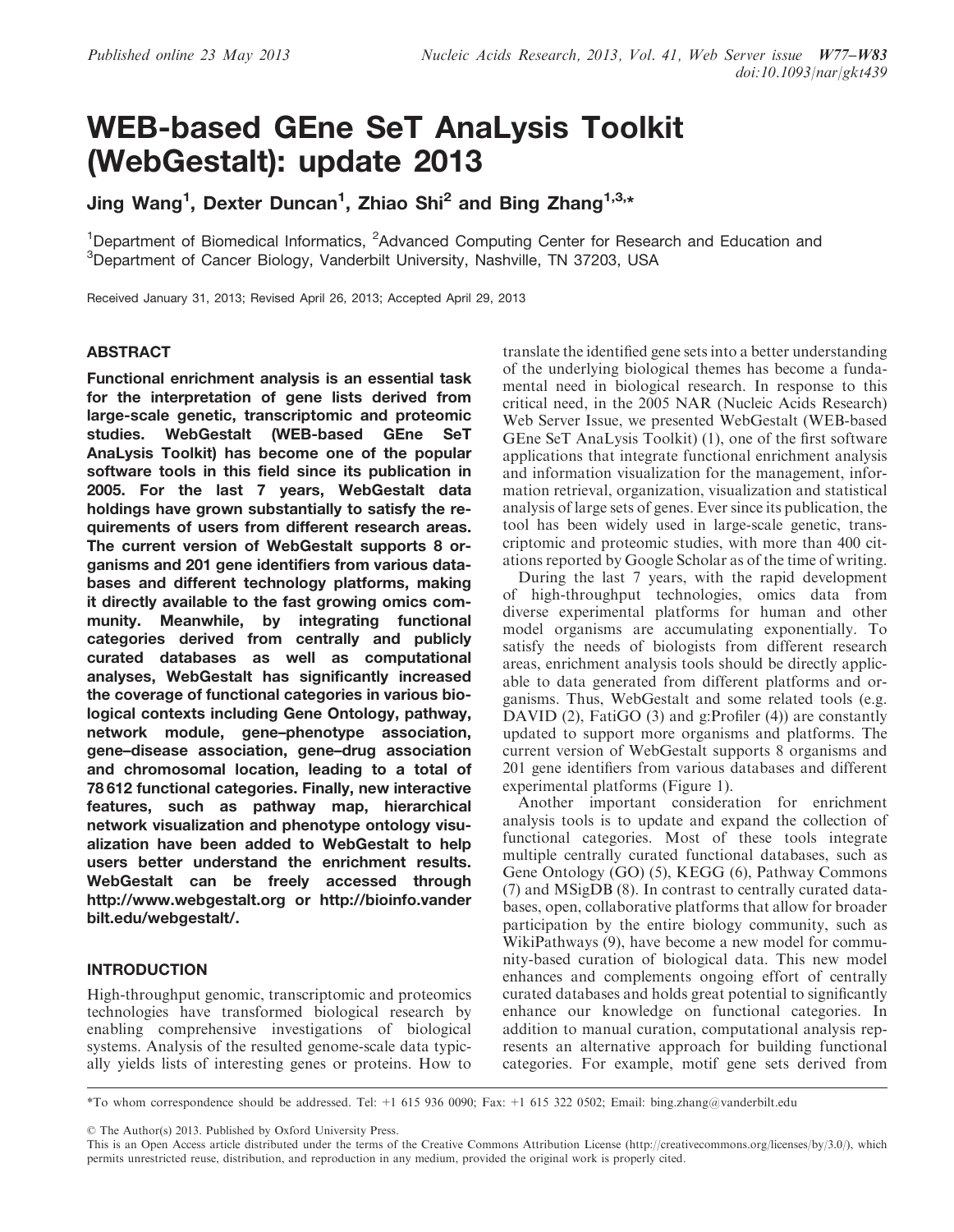<span id="page-1-0"></span>

Figure 1. Summary of organisms, gene identifiers and functional categories supported by WebGestalt.

comparative genomic analysis of conserved cis-regulatory motifs have been included in MSigDB. Recently, it has been shown that large gene and protein interaction networks can be used to infer ontologies whose coverage and power are comparable to those manually curated by the GO consortium ([10\)](#page-6-0). We have also built GLAD4U ([11\)](#page-6-0), a tool that derives and prioritizes gene lists from PubMed literature for a user provided search term, which opens the possibility to create gene sets related to concepts such as diseases and drugs. Despite their obvious importance, disease and drug-related gene sets are scarce in the curated databases. For example, the average number of genes for each disease in the OMIM (Online Mendelian Inheritance in Man) database ([12\)](#page-6-0) is 2.7, making it unsuitable for enrichment analysis. Thus, computationally derived gene sets may serve as an important data source to enhance functional enrichment analysis. The new version of WebGestalt

integrates data from centrally and publicly curated databases as well as computational analyses, leading to a total of 78 612 functional categories (Figure 1).

In addition to significant data expansion, WebGestalt has also improved user friendliness and added new visualization features that help users better understand the enrichment results. WebGestalt can be freely accessed through<http://www.webgestalt.org> or [http://bioinfo.](http://bioinfo.vanderbilt.edu/webgestalt/) [vanderbilt.edu/webgestalt/.](http://bioinfo.vanderbilt.edu/webgestalt/)

## NEW DATA

#### Gene identifier

As shown in [Table 1,](#page-2-0) the old version of WebGestalt only supported seven gene identifiers from a few public databases for human and mouse, including Entrez Gene ID,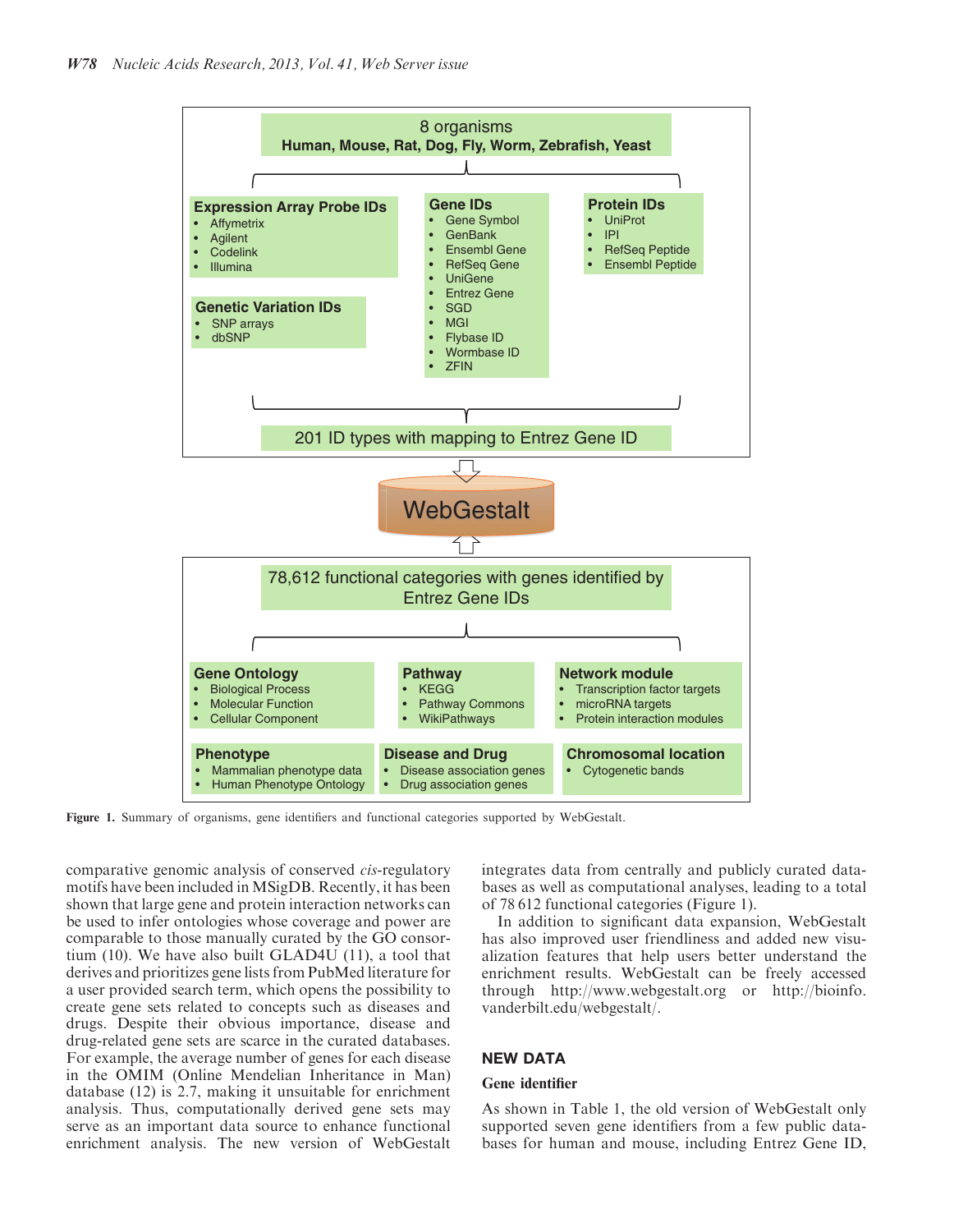<span id="page-2-0"></span>Gene Symbol, RefSeq for DNA, RefSeq for protein, Unigene, Ensemble ID and Uniprot ID. In contrast, the new version of WebGestalt not only supports identifiers from more public databases but also recognizes identifiers from major high-throughput platforms for human and seven important model organisms including mouse, rat, worm, fly, yeast, dog and zebrafish. Using human as an example, WebGestalt has increased the number of identifiers from public databases to 13. Meanwhile, WebGestalt has added 35, 4, 5 and 1 identifiers from Affymetrix, Agilent, Illumina and Codelink microarrays, respectively. Although identifiers from gene expression arrays are typically supported by enrichment analysis tools, those from SNP arrays are less well supported. It is increasingly recognized that pathway-based enrichment analysis can

| Table 1. Significantly increased data coverage in WebGestalt |  |  |  |  |  |  |  |  |
|--------------------------------------------------------------|--|--|--|--|--|--|--|--|
|--------------------------------------------------------------|--|--|--|--|--|--|--|--|

|                                         | Organism                                                                                                                                                                                                 | Gene<br>identifier                     | Functional category                                                                                                      |
|-----------------------------------------|----------------------------------------------------------------------------------------------------------------------------------------------------------------------------------------------------------|----------------------------------------|--------------------------------------------------------------------------------------------------------------------------|
| Old<br>version<br><b>New</b><br>version | Homo sapiens<br>Mus musculus<br>Homo sapiens<br>Mus musculus<br>Rattus norvegicus<br>Canis familiaris<br>Drosophila melanogaster<br>Danio rerio<br>Caenorhabditis elegans<br>Saccharomyces cerevisiae 14 | 61<br>43<br>27<br>12<br>13<br>18<br>13 | Gene Ontology<br>Pathway<br>Gene Ontology<br>Pathway<br>Network<br>Phenotype<br>Disease and Drug<br>Chromosomal location |

greatly complement the single-SNP-based analysis in understanding genetic determinants of common diseases and providing insights into the pathway dysregulation of complex diseases [\(13,14\)](#page-6-0). WebGestalt has added 21 identifiers from commonly used human SNP array platforms, allowing easy translating of SNP data into biological insights. All 201 supported identifiers for the 8 organisms can be found in [Supplementary Table S1.](http://nar.oxfordjournals.org/lookup/suppl/doi:10.1093/nar/gkt439/-/DC1) These identifiers will be mapped to Entrez Gene IDs for enrichment analysis in WebGestalt [\(Figure 1\)](#page-1-0).

#### Functional category

The old version of WebGestalt only included two types of functional categories (Table 1), whereas the new version covers six types (GO, Pathway, Network, Phenotype, Disease and Drug, and Chromosomal location) (Table 2). For the pathway collection, in addition to the KEGG database, WebGestalt has added data from Pathway Commons and WikiPathways. Because Pathway Commons collects and integrates nine centrally curated biological pathway databases and WikiPathways is a primary source for open community-based curation, adding these two resources has significantly increased the coverage of pathways in WebGestalt. Gene–phenotype association is one of the most important aspects biology. Therefore, we have added phenotype-associated gene sets defined by Mammalian Phenotype Ontology ([15\)](#page-6-0) and Human Phenotype Ontology ([16\)](#page-6-0) to WebGestalt. WebGestalt has also included gene sets defined by cytogenetic bands, which can help identify alterations related

Table 2. Detailed information on the functional categories supported by WebGestalt

| Type                    | Database                                                       | Method No. of          | categories <sup>a</sup> | No. of<br>organismsb | Data source                                                                                                                                                                                                                                                                               |
|-------------------------|----------------------------------------------------------------|------------------------|-------------------------|----------------------|-------------------------------------------------------------------------------------------------------------------------------------------------------------------------------------------------------------------------------------------------------------------------------------------|
| Gene<br>Ontology        | Biological process<br>Cellular component<br>Molecular function | CC<br>CC<br>CC         | 24 2 78<br>3079<br>9508 | 8<br>8<br>8          | Gene Ontology (http://www.geneontology.org/)                                                                                                                                                                                                                                              |
| Pathway                 | <b>KEGG</b><br>Pathway Commons<br>WikiPathways                 | CC<br>CC<br>PC         | 390<br>1651<br>1018     | 8<br>8               | R package KEGG.db<br>http://www.pathwaycommons.org/pc/<br>http://www.wikipathways.org/index.php/WikiPathways                                                                                                                                                                              |
| Network                 | Hierarchical protein<br>interaction<br>network module          | <b>CA</b>              | 1993                    | $\overline{2}$       | $HPRD$ (http://www.hprd.org/)<br>BioGrid (http://thebiogrid.org/)<br>BOND (http://bond.unleashedinformatics.com/)<br>DIP $(http://dip.doe-mbi.ucla.edu/dip/)$<br>IntAct (http://www.ebi.ac.uk/intact/)<br>MINT (http://mint.bio.uniroma2.it/mint/)<br>Reactome (http://www.reactome.org/) |
|                         | MicroRNA target<br>Transcription factor<br>target              | <b>CA</b><br><b>CA</b> | 884<br>2460             | 4<br>4               | MSigDB (http://www.broadinstitute.org/gsea/msigdb)<br>MSigDB (http://www.broadinstitute.org/gsea/msigdb)                                                                                                                                                                                  |
| Phenotype               | Phenotype                                                      | CC                     | 19023                   | $\overline{2}$       | Mammalian Phenotype Ontology (http://www.informatics.jax.org)<br>Human Phenotype Ontology (http:www.human-phenotype-ontology.org)                                                                                                                                                         |
| Disease and<br>Drug     | <b>Disease</b><br>Drug                                         | <b>CA</b><br><b>CA</b> | 2286<br>758             |                      | GLAD4U (http://bioinfo.vanderbilt.edu/glad4u)<br>GLAD4U (http://bioinfo.vanderbilt.edu/glad4u)                                                                                                                                                                                            |
| Chromosomal<br>location | Cytogenetic band                                               | CC                     | 11284                   | 4                    | Entrez Gene (http://www.ncbi.nlm.nih.gov/gene)                                                                                                                                                                                                                                            |

<sup>a</sup>The number of categories in each database.

<sup>b</sup>The number of organisms supported by the database.

CC, centrally curated; PC, publicly curated; CA, computational analysis.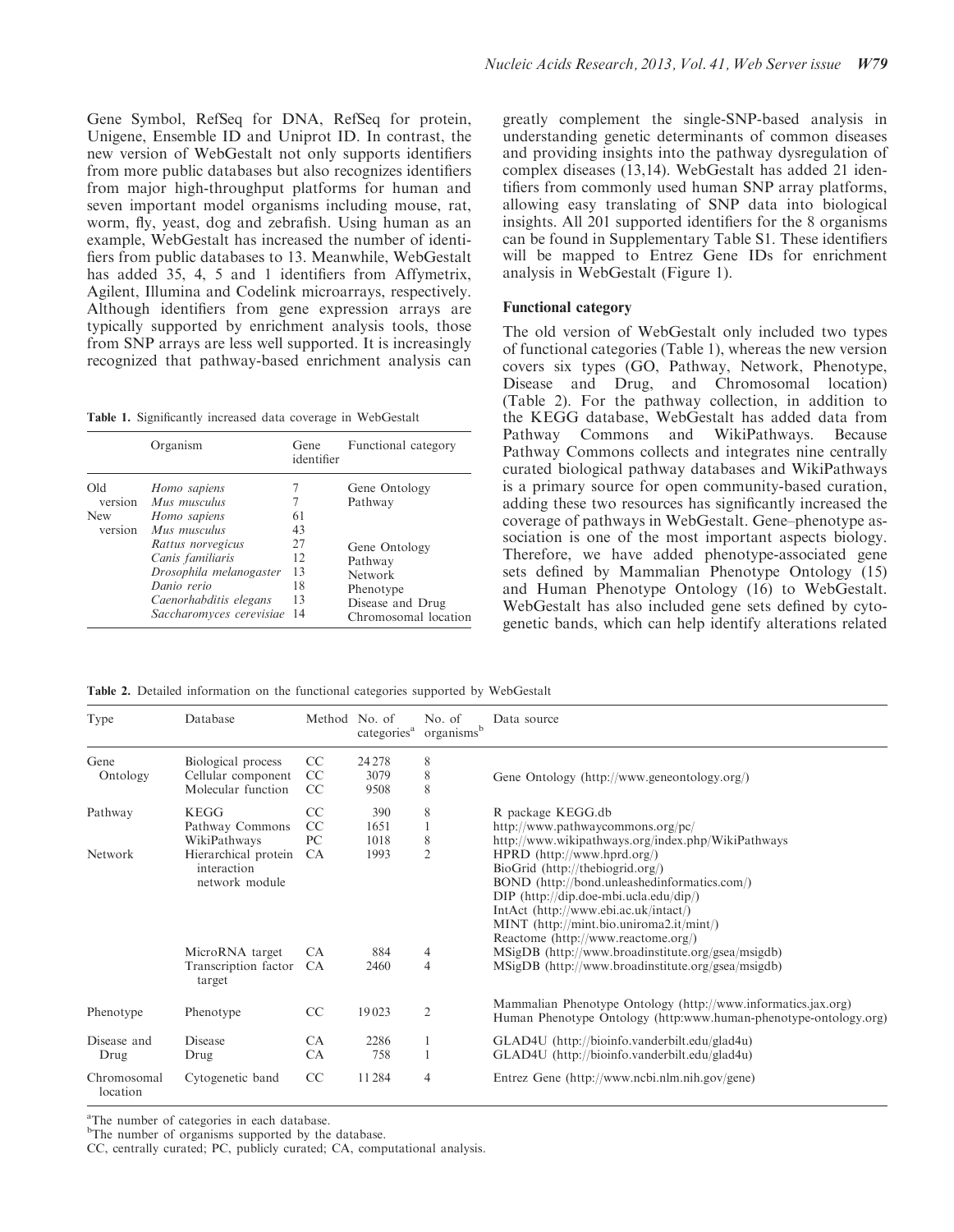to chromosomal deletions or amplifications, dosage compensation and other regional effects.

One important addition to the new version of WebGestalt includes functional categories defined by network modules, comprising protein–protein interaction network modules and regulatory modules. The former is a recent and unique addition to WebGestalt through computational network analysis. Although a few enrichment analysis tools support protein–protein interaction network-based enrichment analysis, they typically rely on gene sets derived from network decomposition at a single level without considering the hierarchical structure of the network. However, it is well-known that hierarchical organization is a critical intrinsic property of complex systems including biological networks [\(17](#page-6-0)). Recent works from the Ideker group [\(10](#page-6-0)) suggest that gene networks embed hierarchical structure that is consistent with GO and can extend beyond GO. Along the same line, WebGestalt has added functional categories defined by hierarchical protein interaction network modules. Specifically, for the human network, we combined from seven curated databases [\(Table 2\)](#page-2-0) all protein–protein interaction data with at least one publication support to build an integrated protein–protein interaction network. For the mouse network, because the seven databases only contained a limited number of interactions, we first used an ortholog-based method [\(18](#page-6-0)) to infer mouse interactions from curated human interactions and then combined them with curated mouse interactions. We implemented—with some modifications—the method previously published by Sales-Pardo et al. [\(19](#page-6-0)) to identify hierarchical modules from the integrated networks. Although a standard hierarchical clustering is able to reveal hierarchical structure of a network, it does not specify relevant hierarchical levels and modules at different scales. Moreover, it does not assess the statistical significance of the modular organization of a network. Our implementation directly addresses these limitations. Here we briefly describe our network clustering method. A detailed description of our implementation will be included in a separate manuscript. First, using the random walk-based walktrap algorithm ([20\)](#page-6-0), we identify the best partition of the network by maximizing the modularity score [\(21](#page-6-0)); Secondly, we use the edge switching algorithm ([22\)](#page-6-0) to generate 1000 random networks with the same attributes as the protein–protein interaction network and then identify the best partition and corresponding modularity score for each random network; Thirdly, if the modularity score for the interaction network is significantly higher than those for the 1000 random networks ( $P < 0.05$ ), the interaction network is considered to have a modular organization and is divided into sub-networks (modules) according to the identified best partition. To reveal network modules at different hierarchical levels, we repeat the above three steps iteratively for each sub-network until none of them show a modular organization. Using this method, we identified 987 and 1006 hierarchical modules for the human and mouse protein–protein interaction networks, respectively. Eighty percentage of the modules were enriched for at least one GO term (Fisher's exact test, FDR < 0.05), suggesting high functional relevance of the

network-derived modules. More importantly, network modules without GO enrichment may represent functional categories that are not well captured by existing knowledge. Gene sets defined by these protein interaction network modules have been added to WebGestalt. WebGestalt has also added regulatory modules defined as sets of genes sharing common transcription factor or microRNA binding sites, which were inferred from comparative genomic analysis and made available through MSigDB ([8\)](#page-6-0).

Another unique addition to the new version of WebGestalt includes functional categories defined by gene sets associated with diseases or drugs, inferred using our recently published software GLAD4U [\(11](#page-6-0)). We first downloaded the disease and drug terms from PharmGKB [\(23](#page-6-0)) and then used GLAD4U to derive a gene list for each term. Specifically, for a disease or drug term, GLAD4U queries the term in the MEDLINE database using the eSearch application programming interface (API) developed by the National Center for Biotechnology Information (NCBI), retrieves the corresponding publications, identifies genes associated with the publications based on the gene-topublication link table provided by Entrez Gene, and returns genes that are significantly associated with the query term. Among all the terms downloaded from PharmGKB, GLAD4U returned at least 5 genes for 2286 disease terms and 758 drug terms. These disease or drugassociated gene sets have been added to WebGestalt. To demonstrate the usefulness of these new gene sets, we uploaded a recently published gene expression signature for colorectal cancer prognosis ([24\)](#page-6-0), which includes 487 genes inferred by prioritizing candidate genes identified from genomic and transcriptomic studies on a protein– protein interaction network. The list of all 11 521 genes in the network was used a reference set for the enrichment analysis. As expected, the disease association analysis in WebGestalt correctly identified 'Colorectal Neoplasms' as the most enriched disease term  $(FDR = 7.77e-9)$ . Interestingly, the drug association analysis also correctly identified 'Fluorouracil' (FDR =  $0.043$ ), a primary drug used in the treatment of colorectal cancer.

# NEW FEATURES

Visualization features, such as the enriched DAG (directly acyclic graph) for revealing the hierarchical relationship of enriched GO terms, have been the most appreciated features in WebGestalt according to feedback from our users. In the updated version, enriched DAG visualization has been applied to the phenotype enrichment results for visualizing the hierarchical relationship of enriched phenotype terms. Because our newly defined protein interaction network modules also have a hierarchical organization, we have extended the enriched DAG visualization to present results from network module enrichment analysis ([Figure 2](#page-4-0)A). The enriched DAG shows enriched network modules in red and their non-enriched parents in black. As shown in [Figure 2](#page-4-0)A, enriched modules could be found at different hierarchical levels. Therefore, using only gene sets derived from a single-level decomposition of a network may miss important functional information encoded in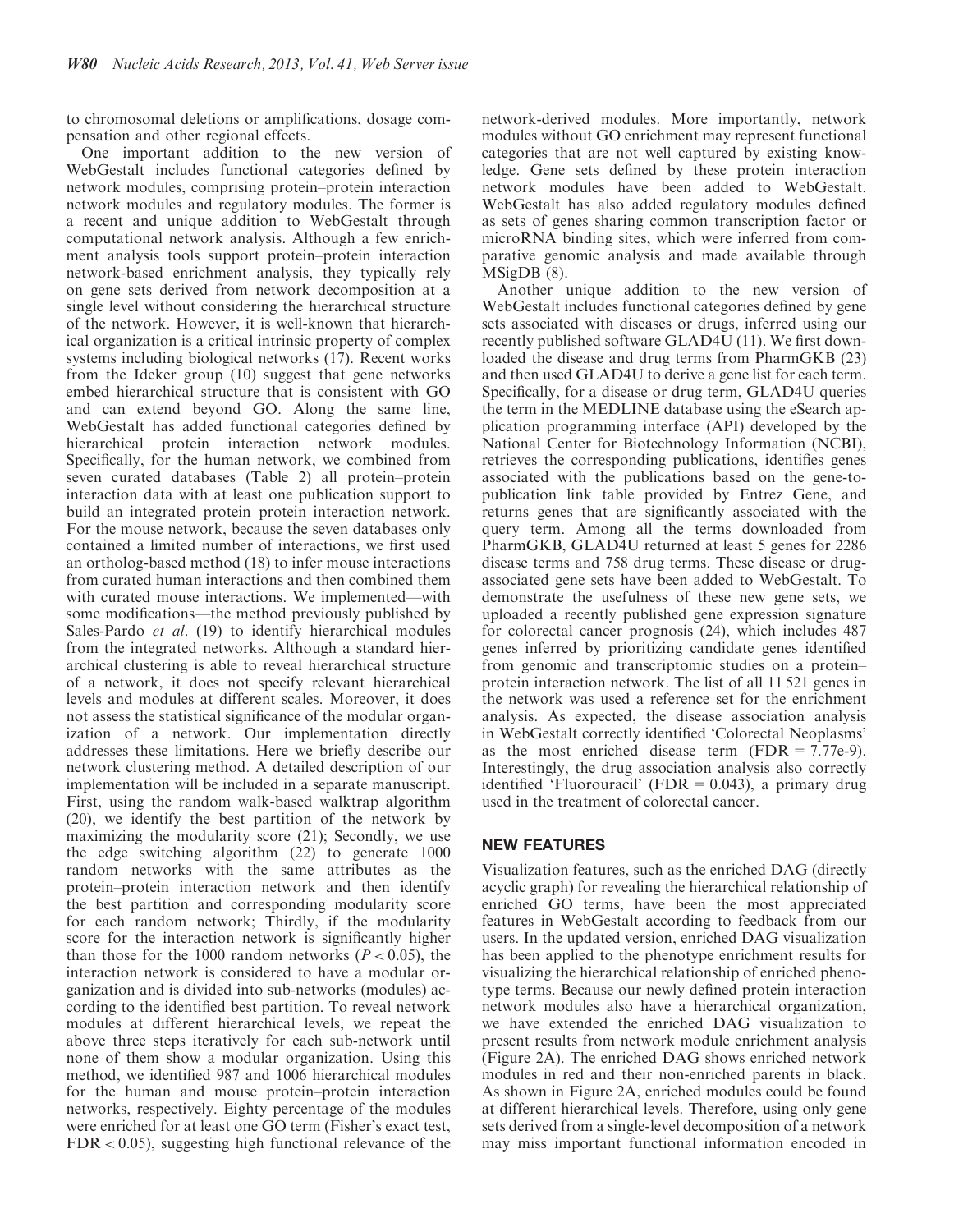<span id="page-4-0"></span>

Figure 2. New visualization features in WebGestalt. (A) Visualization of the enriched protein interaction network modules in a DAG. (B) Visualization of input genes and their direct neighbors in an enriched module using a node-link diagram. (C) Visualization of input genes in an enriched pathway from the WikiPathways database.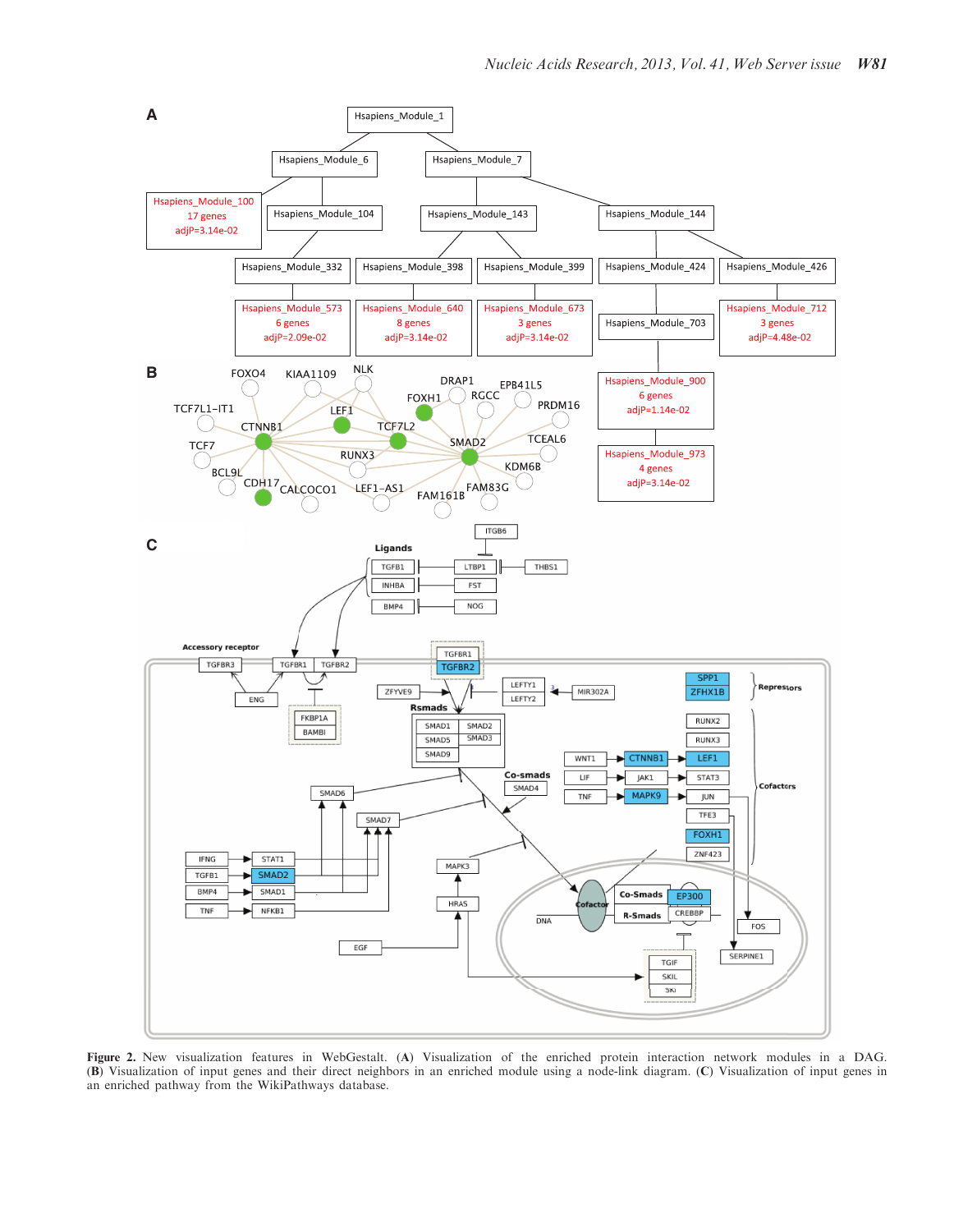|  |  |  | Table 3. Features unique to WebGestalt or shared with other tools <sup>a</sup> |  |  |  |  |
|--|--|--|--------------------------------------------------------------------------------|--|--|--|--|
|--|--|--|--------------------------------------------------------------------------------|--|--|--|--|

|                                                 | WebGestalt | <b>DAVID</b> | $g:$ Profiler | FatiGO |
|-------------------------------------------------|------------|--------------|---------------|--------|
| Multiple-organism support                       |            |              |               |        |
| Gene identifier                                 |            |              |               |        |
| Public database                                 |            |              |               |        |
| Affymetrix                                      |            |              |               |        |
| Agilent                                         |            |              |               |        |
| Codelink                                        |            |              |               |        |
| <b>SNP</b>                                      |            |              |               |        |
| Functional category                             |            |              |               |        |
| GO                                              |            |              |               |        |
| <b>KEGG</b>                                     |            |              |               |        |
| Pathway Commons                                 |            | $L^{\rm b}$  |               |        |
| WikiPathways                                    |            |              |               |        |
| Hierarchical protein interaction network module |            |              |               |        |
| MicroRNA target                                 |            |              |               |        |
| Transcription factor target                     |            |              |               |        |
| Phenotype                                       |            |              |               |        |
| Disease                                         |            |              |               |        |
| Drug                                            |            |              |               |        |
| Cytogenetic band                                |            |              |               |        |
| Visualization                                   |            |              |               |        |
| GO DAG                                          |            |              |               |        |
| KEGG visualization                              |            |              |               |        |
| WikiPathways visualization                      |            |              |               |        |
| Network DAG and node-link diagram               |            |              |               |        |
| Phenotype DAG                                   |            |              |               |        |

<sup>a</sup>The purpose of this table is to distinguish which WebGestalt features are unique to WebGestalt and which of them are available in other tools. Thus, the table only lists features available in WebGestalt. This is not meant to be a comprehensive comparison of enrichment analysis tools, and only three other representative tools are included. b DAVID and FatiGO contain Reactome and Biocarta databases whereas g:Profiler contains Reactome and BIOGRID databases. These databases are a subset of the Pathway Commons database; g:Profiler only contains phenotypes from Human Phenotype Ontology.

the network. Unlike GO categories in which relationship among genes is not defined, relationship among genes in a network module is well-defined by the network graph. To reveal this additional level of information, WebGestalt uses the Cytoscape Web ([25\)](#page-6-0) plug in to visualize in a network graph the input genes (in green) and their direct neighbors (in white) in the enriched modules ([Figure 2B](#page-4-0)). For enriched KEGG pathways and WikiPathways, WebGestalt has implemented methods to call APIs provided by corresponding resources to view the pathway maps and highlight input genes in the maps [\(Figure 2C](#page-4-0)).

In addition to new visualization features, WebGestalt has added five methods for the multiple-test correction of enrichment P-values. Because the number of enriched categories is difficult to predict, WebGestalt has also added a 'Top10' feature to provide users a quick overview of the 10 most enriched categories and their enrichment scores, which can help users make decision on an appropriate significance level cutoff for more detailed investigation of the data. Finally, WebGestalt has removed the login requirement and has provided options for downloading the analysis results for archiving and sharing purposes.

## **CONCLUSION**

The new version of WebGestalt has significantly increased the coverage of organisms, gene identifiers and functional categories, has enabled enrichment analysis against some unique data sources including the publicly curated WikiPathways database, hierarchical network modules, phenotype ontology, and disease and drug-associated gene sets, and has implemented new visualization features for presenting pathway, phenotype and network enrichment analysis results. As shown in Table 3, many unique features allow WebGestalt to maintain strong competitiveness among a large number of software applications related to functional enrichment analysis [\(26](#page-6-0)). However, WebGesalt is still far from perfect. For example, DAVID contains information about protein domains, Swiss-Prot keywords and Panther pathways, which is not included in WebGestalt. Thus, in the future, we will continuously update WebGestalt to support more gene identifiers and curated functional categories, develop and adopt novel computational methods to define new functional categories, and improve the intuitiveness and friendliness of the user interface.

### SUPPLEMENTARY DATA

[Supplementary Data](http://nar.oxfordjournals.org/lookup/suppl/doi:10.1093/nar/gkt439/-/DC1) are available at NAR Online: Supplementary Table 1.

#### ACKNOWLEDGEMENTS

This work was conducted in part using the resources of the Advanced Computing Center for Research and Education at Vanderbilt University, Nashville, TN.